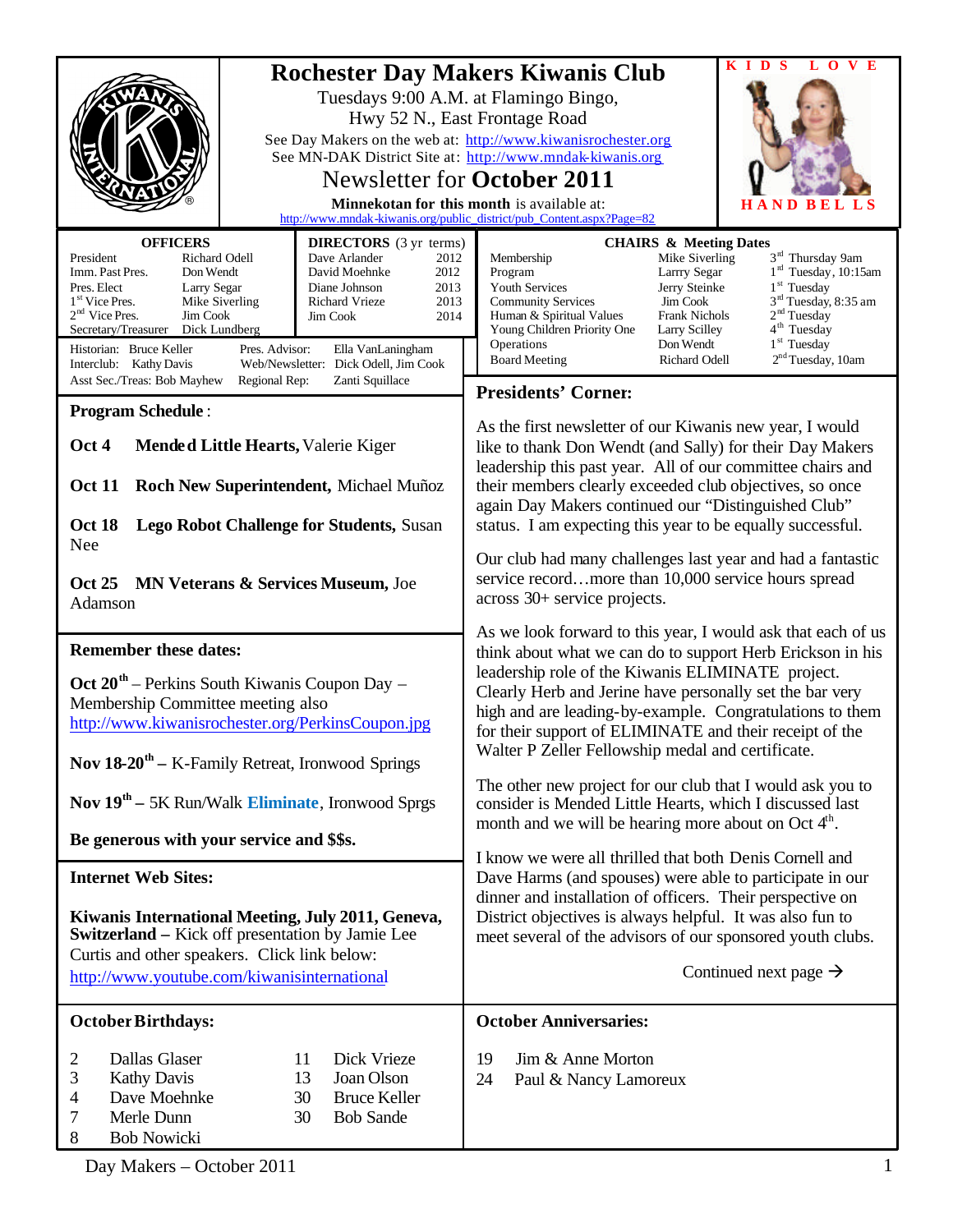| <b>Secretary/Treasurer's Report - July 2011</b>                                                                                                                                                                                                                                                                                                                                                                                                                                                                       | President's Corner (continued):                                                                                                                                                                                                                                                                                                                                                                                                             |
|-----------------------------------------------------------------------------------------------------------------------------------------------------------------------------------------------------------------------------------------------------------------------------------------------------------------------------------------------------------------------------------------------------------------------------------------------------------------------------------------------------------------------|---------------------------------------------------------------------------------------------------------------------------------------------------------------------------------------------------------------------------------------------------------------------------------------------------------------------------------------------------------------------------------------------------------------------------------------------|
| <b>Bank Balance 8/31/11:</b><br>\$16,964.46<br><b>Administrative Account:</b><br>\$11,479.97<br>3,691.14<br>Service Account:<br>\$<br>\$<br>Hockey/YCPO:<br>406.94<br>\$<br>236.41<br>Bike Repair:<br>\$<br>1,150.00<br>K-Family<br>Day Makers on leave: Don Cain, Judy Lien, Joanne                                                                                                                                                                                                                                  | A special thanks to those who provided silent auction<br>items and to those who purchased the donations.<br>Finally, I would like to thank our "Presidential Advisor",<br>Ella VanLaningham for her and the Program Committee's<br>work on running such a great Annual Dinner. I know how<br>much work that event entails. Thank you Ella.                                                                                                  |
| Markee                                                                                                                                                                                                                                                                                                                                                                                                                                                                                                                | Richard Odell, President                                                                                                                                                                                                                                                                                                                                                                                                                    |
| <b>August Service Hour Statistics: 790 hours by 41</b><br>members, 47% Participation.                                                                                                                                                                                                                                                                                                                                                                                                                                 | <b>Mended Little Hearts:</b>                                                                                                                                                                                                                                                                                                                                                                                                                |
| <b>September Board Meeting Summary:</b><br>Bob Lahtinen is continuing to communicate with the<br>officers of the Kiwanis Hockey Festival and the other<br>Rochester Kiwanis Clubs concerning interested clubs<br>use of the existing 501c3 Charitable Corporation.<br>There was nothing new to report this month.<br>The board accepted the nomination of Jim Cook to fill<br>the $2nd$ Vice President position. The club will be<br>allowed to nominate other candidates, and then vote at<br>the next club meeting. | At our MN-Dak Conference we were introduced to the<br>MLH organization and the needs that they have for other<br>service organizations like Kiwanis to help support their<br>efforts to help babies with congenital heart problems and<br>their families. We will be hearing more about this<br>important service opportunity in Oct. Stay Tuned or go to<br>web at:<br>http://mendedlittlehearts.org<br>Mended<br>Thank you,<br>Dick Odell |
| The board approved a budget of \$14,894<br>Administrative, and \$7,750 Service for Kiwanis Year<br>2011/2012 which begins on October 1, 2011.<br>The board approved Darlene Brandt, Pat Dunn, Helen<br>Kolb, and Dick Podolske as new members.                                                                                                                                                                                                                                                                        | <b>Continuous Participation:</b><br>The five Day Makers who have perfect attendance since<br>our club was chartered were announced at the Annual<br>Dinner are: Chuck Jacobson, Bruce Keller, Zanti<br>Squillace, Hollie Feeser, and Bob Nowicki. They<br>received their 17 year attendance tabs.                                                                                                                                           |
| <b>COMMITTEE REPORTS</b><br><b>Membership - Joan Olson is now a prospective</b><br>member.                                                                                                                                                                                                                                                                                                                                                                                                                            | We have three other members who were members of other<br>Kiwanis clubs and they brought their perfect attendance to<br>our club. They are: Merle Dunn 25 years, Bob Lahtinen<br>25 years and Roger Olson 29 years.                                                                                                                                                                                                                          |
| <b>Program - The committee discussed budget proposals</b><br>for the Club Birthday Party, Picnic, and Annual<br>Banquet.<br>Richard Lundberg, Secretary/Treasurer                                                                                                                                                                                                                                                                                                                                                     | As you know, they did not attend every meeting, but<br>submitted make-ups in the form of extra service hours by<br>attending another club, or attendance at a committee or<br>board meeting. This is why we referred to the award as<br>"Continuous Participation" rather than Perfect<br>Attendance.<br>Richard Lundberg, secy/treas                                                                                                       |
| <b>Kiwanis Mission Statement:</b><br>Kiwanis is a global organization of volunteers<br>dedicated to changing the world one child and one<br>community at a time.                                                                                                                                                                                                                                                                                                                                                      | <b>Membership Committee:</b><br>What a great year, five new members were welcomed into<br>the Day Makers thanks to all for your efforts. Thank you<br>team and be sure to continue to help the new members<br>feel comfortable with our club and Kiwanis.<br>Dick Odell                                                                                                                                                                     |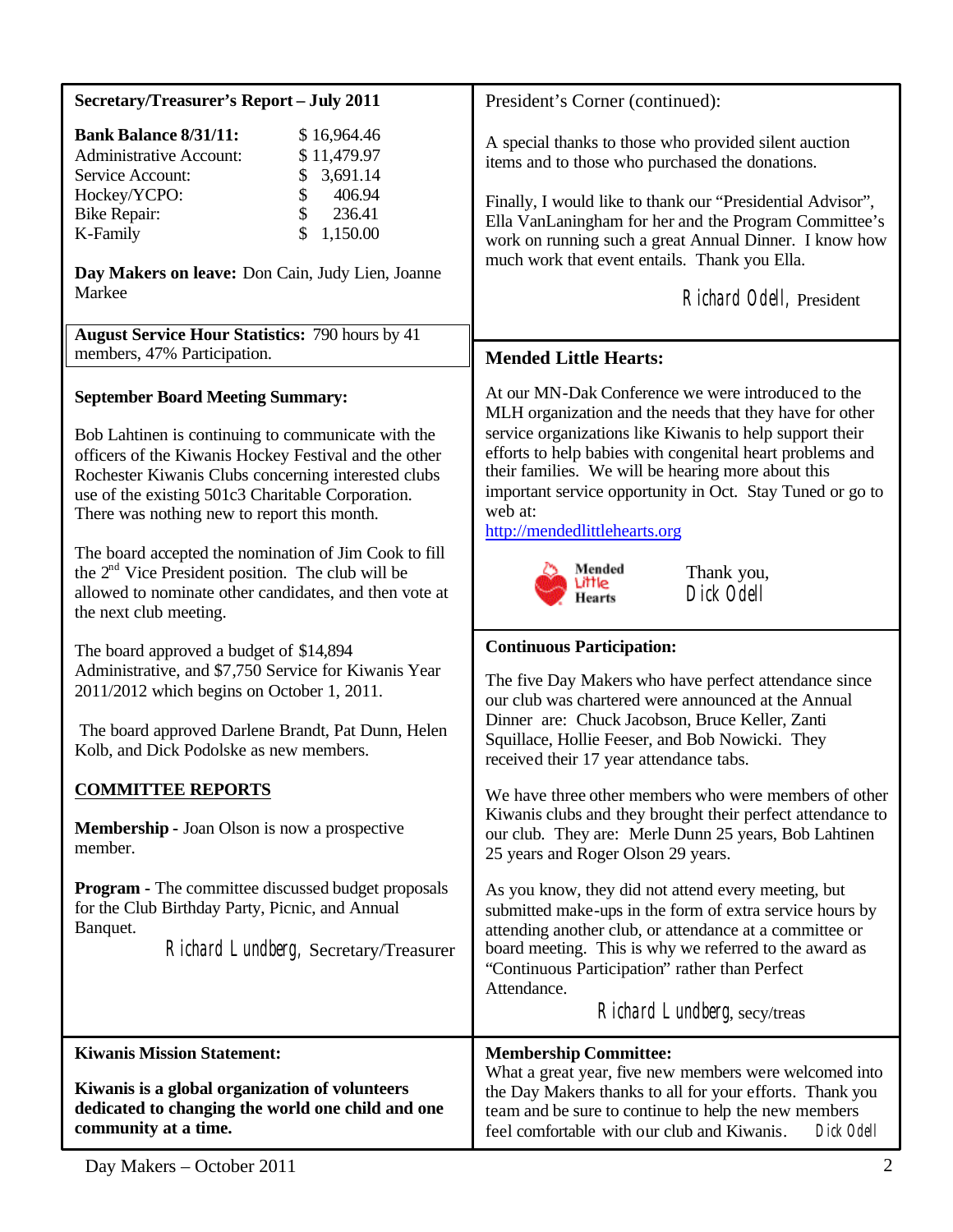### **Program Committee:**

A great big THANK YOU to the members of the Program Committee for the time and money they have contributed towards a successful program year. Besides the weekly program, they have helped put together our various events like the annual meeting, picnic, birthday party and Christmas party - made plans, set up, brought goodies and cleaned up.

Please pass on your appreciation to the Program Committee Chair, Joanne Markee, and members, Dave Arlander, Don Cain, Jim Cook, Jean & Merle Dunn, Roger Field, Dallas Glaser, Dick Hall, Chuck Jacobson, Connie & Bob Mayhew, Shirley Rossi, Bill Schneider, Mike Siverling, Al Southwick and Dave Truxal.

Ella VanLaningham, Acting Program Chair

# **Membership committee:**

I'm Mike Siverling, as the new chair of the membership Committee I want to thank all of its loyal members for their participation last year. I also want to assure, that I'm counting on them to get me oriented to the committee mission. I expect that we will still meet at Perkins South the third Thursday of the month at 9am for breakfast and thus killing two birds with one stone (doing our meeting and doing a "no brainer breakfast" all at the same time). I'd like to invite other Day Makers to join us, for great food, great conversation and to help us have a great meeting.

Mike Siverling

# **School is back in session:**



**Drive carefully… watch out for the little ones.**

## **Kiwanis Families Weekend of Service:**

You're invited to the K-Family retreat! The K-Family retreat has been held for the past two years at Ironwood Springs Christian Ranch in Stewartville, Minnesota. The retreat this year is November  $18<sup>th</sup> - 20<sup>th</sup>$  whereas in the past it has been held in February.

Everyone from Minnesota, South Dakota and North Dakota is invited to come and all of the Kiwanis Family is invited.

The weekend is filled with service projects, entertainment and fun! The K-Family retreat this year will host a 5K Run/Walk to benefit the ELIMINATE project. This is the first year that the K-Family Retreat has the opportunity to a host a major fundraiser to benefit families around the world. The run/walk will be open to the public to raise money for ELIMINATE.

Join Key Clubbers, Circle -K, K-Kids, Builder's Club, Aktion and Kiwanis club members in a weekend of fun in service!

For registration info: dianejohnson12@gmail.com or call 507-287-0271. Early Bird Registration Due: October  $31<sup>st</sup>$ . Additional info at:

<http://www.kiwanisrochester.org/KFamilyRetreat.htm>



**Chanhassen Alert:**

I don't know what Chanhassen is doing, but they have just extended the musical "HAIRSPRAY" all the way out to May 25, 2012. It's already been playing for months and that is what we will be seeing when we go up in February.

It must be good to be running that long. Some of our group have already seen it so we may need some guests outside of the club to fill the bus. That won't be a problem but keep in mind this is the only play until next June.

Herb Erickson